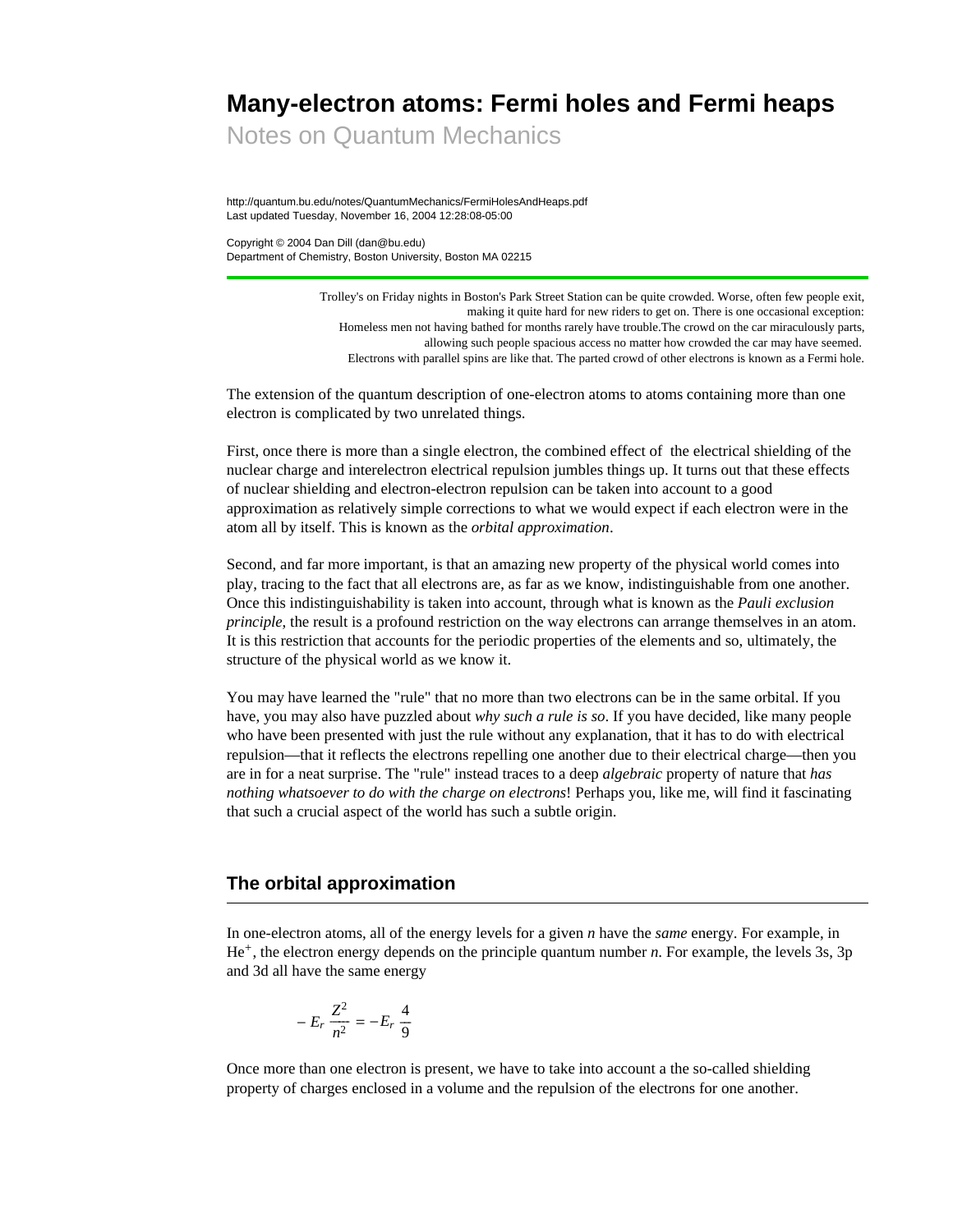#### **à Electrical shielding**

We have seen that for a given principle quantum number, *n*, the smaller the orbital momentum quantum number,  $\ell$ , the greater the electron probability amplitude close to the nucleus. This means that the smaller the orbital momentum of the electron, the *greater* will be the fraction of the electron near the nucleus. The result will be that electrons in orbitals with the same  $n$  but *larger*  $\ell$  will experience a *reduced nuclear charge*, due to cancellation (so-called shielding) of nuclear charge by the enhanced amount of electronic charge close to the nucleus from electrons with lower  $\ell$ . The reduced nuclear charge means that electrons with higher orbital momentum are then held slightly less tightly. The hierarchy of relative energies therefor changes from

$$
1s < 2s
$$
,  $2p < 3s$ ,  $3p$ ,  $3d < \dots$ 

to

$$
1s < 2s < 2p < 3s < 3p < 3d < \dots
$$

The net effect if that the different amount of penetration near the nucleus according to the orbital momentum results in the one-electron orbital energy depending on both the principle quantum number  $n$  and the orbital momentum quantum number  $\ell$ .

Here are the details.

#### **Penetration and shielding**

We would like to understand the relative stability of many-electron subshells (fixed *n* but different  $\ell$ ) in terms of the distribution of electron density for the different subshells. Here are the electron densities for the  $n = 3$  electrons in a hydrogen atom.



Hydrogen atom 3s (three peaks), 3p (two peaks) and 3d one peak) shell densities. Distance is in units of the Bohr radius, a<sub>0</sub>. The vertical lines are the classical turning points (green for 3d, blue for 3p and black for 3s; the inner turning point for 3s is at  $r = 0$ ), and so bracket the classically allowed region for each shell density.

The vertical lines mark the allowed region of each subshell. Since the allowed region for the 3d is bracketed by that for the 3p, which in turn is bracketed by that for the 3s, we expect the average distance of the 3d electron to be *closest* to the nucleus, followed by the average distance of the 3p electron, and the 3s electron to *farthest* from the nucleus. The actual average distances, computed as

$$
\langle r_{3\ell}\rangle = \int_0^\infty |P_{3\ell}(r)|^2 r dr,
$$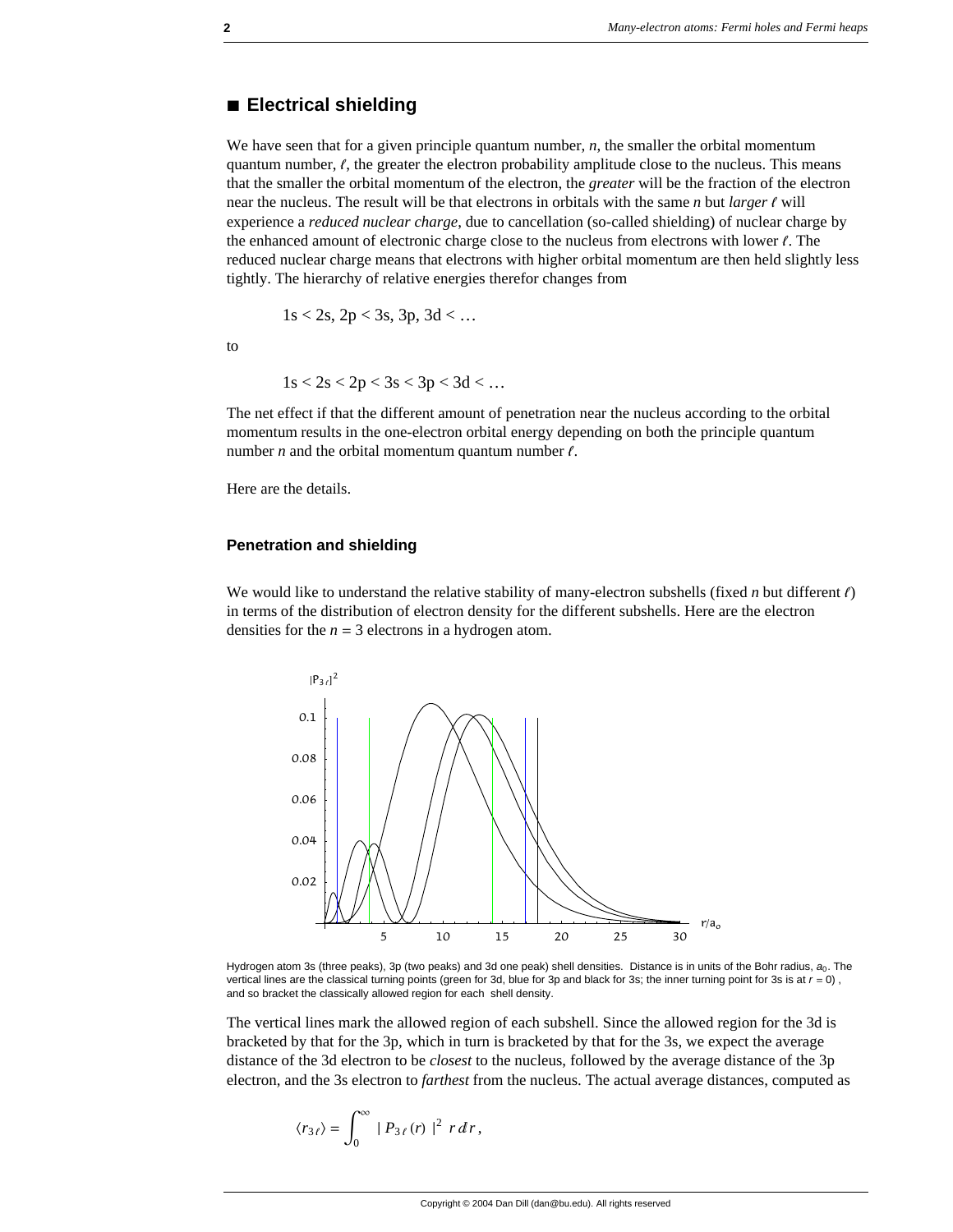are

3s 13.5 3p 12.5 3d 10.5

Average distance, in  $a_0 = 0.527$  Å, from the nucleus of hydrogen  $n = 3$  electrons.

This ordering of average distances may seem surprising, since we know in many-electron atoms, the 3s subshell is more stable than the 3p subshell, which is more stable than the 3d subshell, and this in turn might lead us to believe that in many electron atoms the 3s electron would be *closes*t to the nucleus.

In fact, the origin of the greater stability of the 3s is due not to the average distance of the electron but instead to the *relative amount of the electron density close to the nucleus* in the different subshells. Here is a plot of the hydrogen 3s, 3p and 3d shell densities near the nucleus,



Hydrogen atom 3s (peak), 3p (quadratic rise from *r* = 0) and 3d (cubic rise from zero) shell densities near the nucleus. Distance is in units of the Bohr radius,  $a_0$ .

and here is the fraction of electron density in each subshell within  $1 a_0$  of the nucleus.

| 3s | 0.0099               |
|----|----------------------|
| 3p | 0.0013               |
| 3d | $6.5 \times 10^{-6}$ |

Fraction of hydrogen  $n = 3$  electron density within 1  $a_0$  of the nucleus.

The results show that within 1  $a_0$  of the nucleus the 3p shell density is only 13% of the 3s shell density, and the 3d shell density is essentially zero.

This means that both 3 s and 3p electrons are present, a 3p electron will see less nuclear charge than a 3s electron, due to the shielding of the nucleus by the fraction of the 3s electron that is closer to the nucleus that the 3p electron. Similarly, a 3d electron will be shielded by both 3s and 3p electrons and so will see still less nuclear charge than a 3p electron. Since a 3d electron is shielded most, it will see the least nuclear charge and so be the least tightly bound. In this way we can understand why in many-electron atoms that within a shell, subshells fill in the order s, p, d, ....

Here is the fraction of electron density all of the subshells through  $n = 4$  within 1  $a_0$  of the nucleus.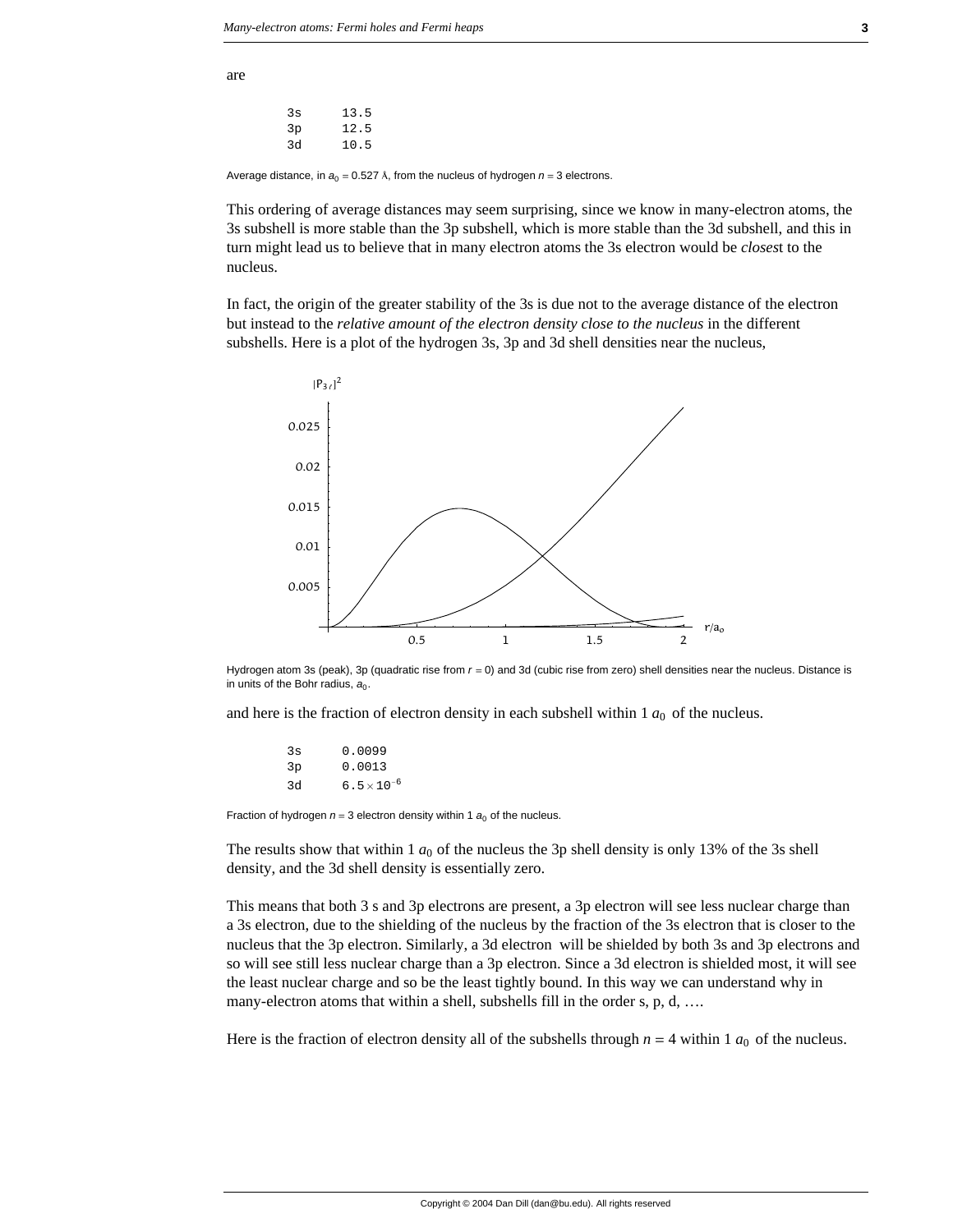1s 0.32 2s 0.034 3s 0.0099 4s 0.0041 2p 0.0037 3p 0.0013 4p 0.00056 3d 6.5 × 10<sup>-6</sup> 4d 3.9 × 10−<sup>6</sup> 4f 3.4  $\times$  10<sup>-9</sup>

Fraction of hydrogen electron density within 1  $a_0$  of the nucleus for the  $n = 1, 2, 3,$  and 4 subshells.

See if you use these fractional electron densities to understand the filling order 1s  $\rightarrow$  2s  $\rightarrow$  $2p \rightarrow 3s \rightarrow 3p$ .

## **à Electrical repulsion**

We can take account of the electrical repulsion of the electrons by a two step process. First, we assume each electron is described by an one-electron orbital, with energy modified by orbital momentum dependent shielding. Then, we use Coulomb's law to evaluate the additional energy contribution due to the repulsion of the electron distributions.

#### **à Two electrons**

For example, He has two electrons. If we assume each electron is in a 1s orbital, then, ignoring interelectron repulsion, each electron contributes energy

$$
-E_r \frac{Z^2}{n^2} = -E_r \frac{4}{1} = -4 E_r
$$

for a total of  $-8 E_r$ . When the mutual repulsion of the two 1s charge distributions is taken into account, as described in the following subsection, there is an additional contribution of about  $+5/2 E_r$ . The combined effect of the attractions of each electron to the nucleus and the repulsion of the two electrons for one another is then

$$
2(-4E_r) + 5/2E_r = -11/2E_r
$$

To get a feeling for how this value compares with the actual value, we can use it to predict the first ionization energy of He. The energy balance in the ionization reaction

$$
\text{He}(1\text{ s}^2) + \text{IE}_1 \longrightarrow \text{He}^+(1\text{ s}) + e^-
$$

is

$$
E(\text{He 1 s}^2) + \text{IE}_1 \longrightarrow E(\text{He}^+ \text{1 s})
$$

since by definition of ionization energy, the ejected electron has zero kinetic energy. The predicted ionization energy is

IE<sub>1</sub> = 
$$
E(\text{He}^+ \ 1 \text{ s}) - E(\text{He} \ 1 \text{ s}^2) = -4 E_r - (-11/2 E_r) = +3/2 E_r = 20.4 \text{ eV}.
$$

where we have used the one-electron energy of He<sup>+</sup>. The measurd value is 24.6 eV and so the first order approximation is quite good.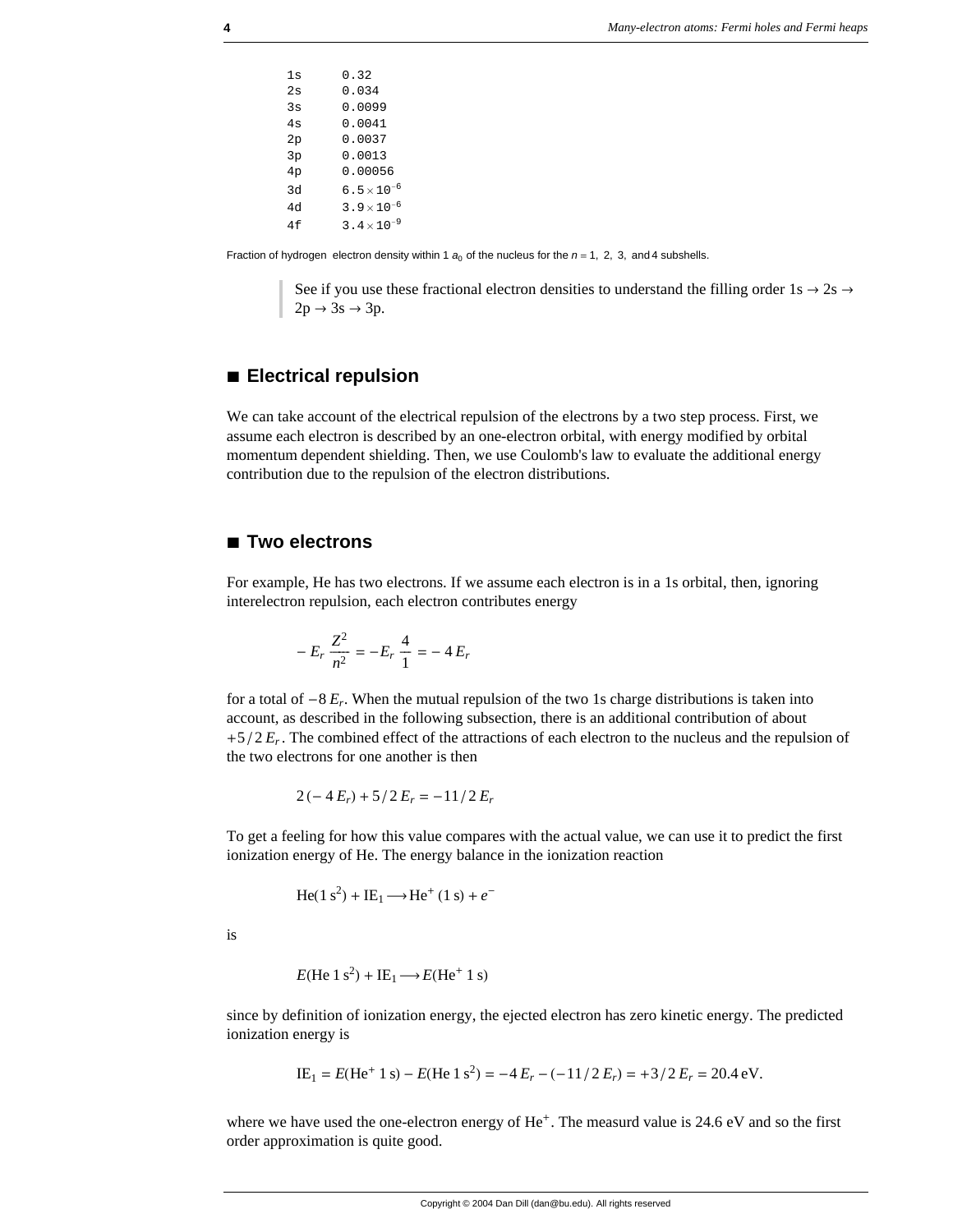Compare the percentage error in the zero order and first order approximations to the ionization energy of He.

To summarize, the idea of the orbital approximation is estimate the energy of a many-electron atom as the energies of the corresponding one-electron orbitals, taking into account electrical shielding, plus an additional amount due to electron-electron repulsion.

#### **Evaluation of the 1s1s one-electron-orbital repulsion**

The details of how to evaluate electrical repulsion between one-electron orbitals are described here, for the example of He 1s1s repulsion. The method work for any two one-electron orbitals, but it is easiest to use for repulsions between s orbitals.

The first order approximation to the ground state of helium atom in the one-electron-orbital approximation as to the zero order energy the expectation value of the repulsion  $e^2/(4 \pi \epsilon_0 |\mathbf{r} - \mathbf{r}'|)$ of the two 1s electron charge distributions,

$$
\left\langle \frac{e^2}{4\pi\epsilon_0\left|\mathbf{r}-\mathbf{r}'\right|}\right\rangle = \frac{1}{4\pi\epsilon_0}\int\int \frac{\rho_{1s}(\mathbf{r})\,\rho_{1s}(\mathbf{r}')}{|\mathbf{r}-\mathbf{r}'|}d\mathbf{r}d\mathbf{r}',
$$

where

$$
\rho_{1s}(\mathbf{r}) = -e |\psi_{1s}(\mathbf{r})|^2 = -\frac{e}{4\pi r^2} P_{1s}(r)^2
$$

is the charge density corresponding to the helium II ion 1s orbital. We can simplify the expectation value by transforming to rydberg units of energy and bohr units of length,

$$
\left\langle \frac{e^2}{4\,\pi\,\epsilon_0\,|\,\mathbf{r}-\mathbf{r}\,'}\right\rangle = 2\,E_r\,\int\int\frac{\rho_{1\,s}\,(\mathbf{r})\,\rho_{1\,s}\,(\mathbf{r}\,')}{|\,\mathbf{r}-\mathbf{r}\,'|}\,d\,\mathbf{r}\,d\,\mathbf{r}\,',
$$

To proceed further we need to express  $1/|\mathbf{r} - \mathbf{r}'|$  in terms the spherical polar coordinates of each electron. The expression is

$$
\frac{1}{|\mathbf{r}-\mathbf{r}'|} = 4\pi \sum_{\ell=0}^{\infty} \sum_{m=-\ell}^{\ell} \frac{1}{2\ell+1} \frac{r_<^{\ell}}{r_>^{\ell+1}} Y_{\ell m}(\theta' \phi')^* Y_{\ell m}(\theta \phi),
$$

where  $r_{\leq}$  and  $r_{\geq}$  denote the lesser and greater of the two radial coordinates, respectively. Since the 1s charge densities are spherically symmetric, when this expression is substituted into the expectation value, the angular part of the integrations will be the two factors

$$
\frac{1}{4\pi} \int Y_{\ell m}(\theta \phi) \sin(\theta) d\theta d\phi
$$
  
= 
$$
\frac{1}{\sqrt{4\pi}} \int Y_{00}(\theta \phi)^* Y_{\ell m}(\theta \phi) \sin(\theta) d\theta d\phi = \sqrt{4\pi} \delta_{\ell 0} \delta_{m 0},
$$

and

$$
\frac{1}{4\pi} \int Y_{\ell m}(\theta' \phi')^* \sin(\theta') d\theta' d\phi'
$$
  
= 
$$
\frac{1}{\sqrt{4\pi}} \int Y_{\ell m}(\theta \phi)^* Y_{00}(\theta \phi) \sin(\theta) d\theta d\phi = \sqrt{4\pi} \delta_{\ell 0} \delta_{m'0}.
$$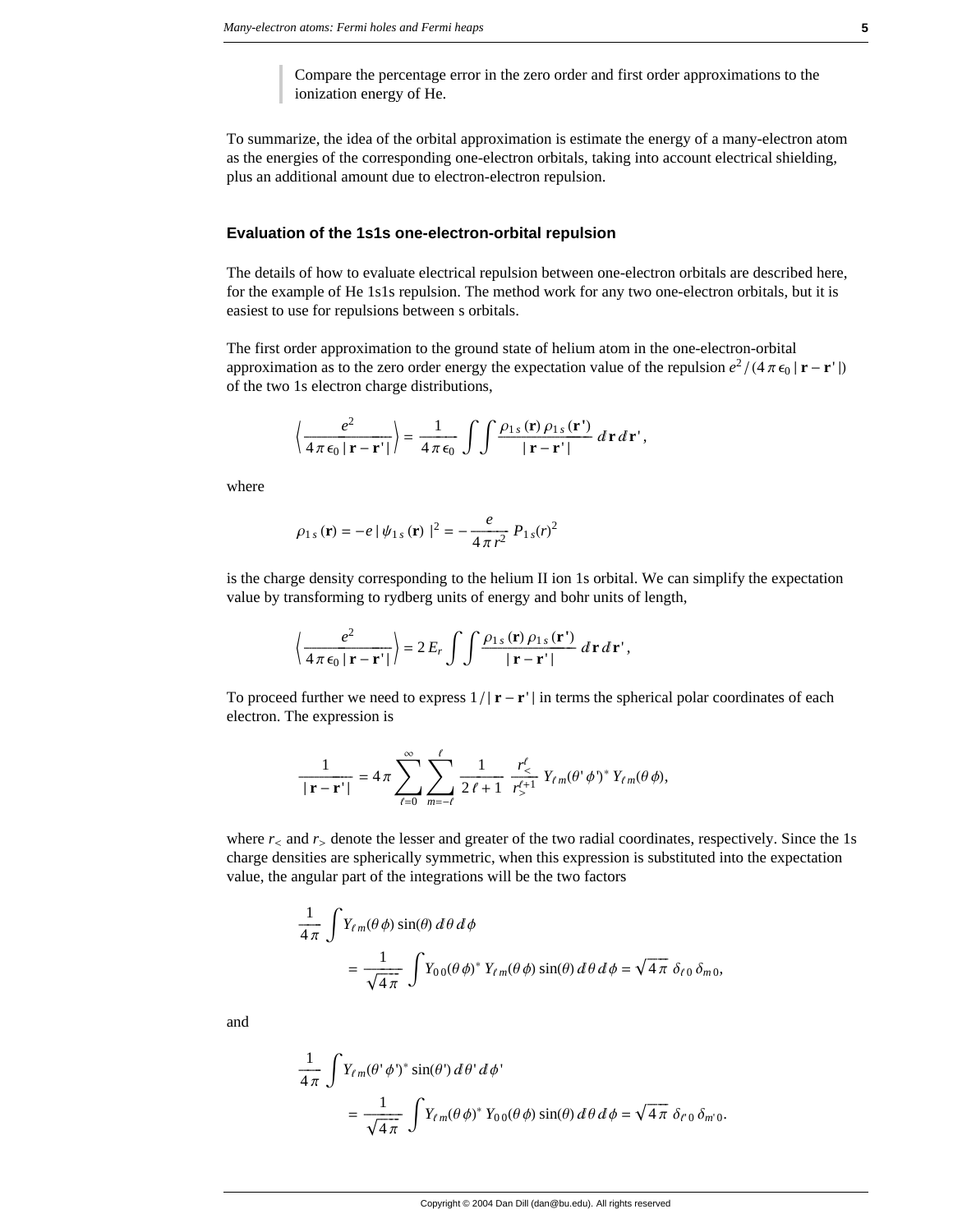In these expressions we have used the relations  $|Y_{00}|^2 = 1/(4\pi)$  and  $Y_{00} = 1/\sqrt{4\pi}$ . Each of these factors evaluates to zero except for  $\ell = m = 0$  and  $\ell' = m' = 0$ , in which they are equal to  $1/\sqrt{4\pi}$ . Using these results, the expression for the expectation value of the 1s1s repulsion becomes

$$
\left\langle \frac{e^2}{4\pi\epsilon_0 |\mathbf{r} - \mathbf{r}'|} \right\rangle
$$
  
=  $2 E_r \int \int \frac{\rho_{1s}(\mathbf{r}) \rho_{1s}(\mathbf{r}')}{|\mathbf{r} - \mathbf{r}'|} d\mathbf{r} d\mathbf{r}'$   
=  $2 E_r \int_0^\infty \int_0^\infty P_{1s}(r)^2 \frac{1}{r_s} P_{1s}(r')^2 d\mathbf{r} d\mathbf{r}'$   
=  $2 E_r \int_0^\infty \frac{1}{r'} P_{1s}(r')^2 \left( \int_0^{r'} P_{1s}(r)^2 d\mathbf{r} \right) d\mathbf{r}'$   
+  $\int_0^\infty P_{1s}(r)^2 \frac{1}{r} \left( \int_0^{r} P_{1s}(r')^2 d\mathbf{r}' \right) d\mathbf{r}'$   
=  $4 E_r \int_0^\infty \frac{1}{r'} P_{1s}(r')^2 \left( \int_0^{r'} P_{1s}(r)^2 d\mathbf{r} \right) d\mathbf{r}'$ 

This final expression is an example of Gauss' law, that a charge outside another charge distribution experience the charge distribution as a point charge at the center of the distribution. The final expression evaluates to  $5 E_r / 2$ .

### **à Three electrons**

Let's see what we get if we apply the orbital approximation to Li. We now have three electrons. What one-electron orbitals should we use for the electrons? Well, since we presumably want the ground state energy, I would propose that we use the lowest energy atomic orbitals. That is, let's assign each electron to a 1s orbital. Each electron would then contribute energy

$$
- h c \,\text{Ry} \,\frac{Z^2}{n^2} = - h c \,\text{Ry} \,\frac{9}{1} = - 9 h c \,\text{Ry}
$$

The electron-electron repulsion would be larger than in He, since the 1s charge distribution is more compact in Li; let's estimate the repulsion contribution to be twice as great, say  $+ 4 h c R y$ . Also, now there would be two such contributions, since there are two different pairs of electrons repelling one another. In this way, we predict the total energy of Li to be

$$
3(-9 h c Ry) + 2(4 h c Ry) = -19 h c Ry
$$

We could proceed in this way for all of the atoms in the periodic table. The approach is systematic and straightforward.

The problem is, however, that it *cannot be correct*! The reason is that this approach fails to predict the observed periodic variation in the properties of the atoms that is the basis of the periodic table. It predicts instead that the properties of atoms should vary in a continuous, non-periodic way, as more and more electrons are added as 1s orbitals.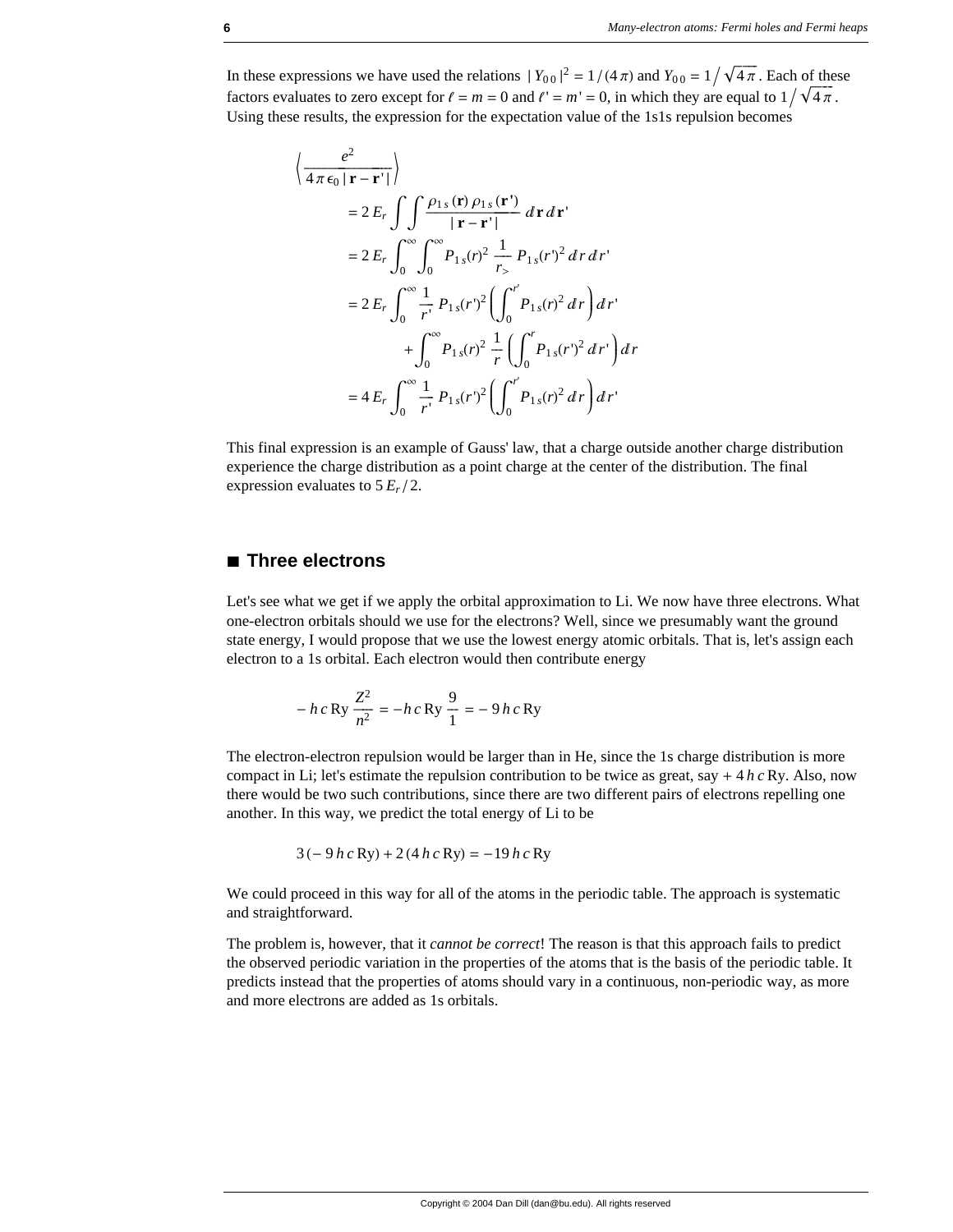# **The Pauli principle**

That failure of our approach based on the orbital approximation tells us that there is something more to the structure of many-electron atoms than the effects of electron shielding and electron-electron repulsion. What could it be?

We had to decide how to assign electrons to one-electron orbitals. Since we want to determine the lowest energy state, we assigned each electron to the lowest energy, 1s orbital. This is the source of the problem. While it makes sense to put each electron in the lowest energy orbital. extraordinarily, this turns out *not to be possible*! What is observed instead is this:

A maximum of two electrons can occupy an orbital with the *same*  $n, \ell$  and  $m$ .

Here is what is going on.

## **à Electron intrinsic magnetic moment**

The story begins with the following fact about electrons. All electrons have an intrinsic magnetic moment—they behave like a bar magnet. One way to produce a magnetic moment is to create an electrical current in a loop of wire. Since electrons have a charge, when their magnetic moment was discovered it was thought that it was due to the electron spinning on its own axis, since this would produce a current. It was subsequently understood that the electron is not actually spinning, that its magnetic moment is an intrinsic property of the electron. Nonetheless, the magnetic moment is commonly referred to as the *spin* of the electron.

You may have played with bar magnets, and noticed that when they are parallel to one another (north pole next to north pole, south pole next to south pole), they repel each other, but when they are oppositely directed (anti-parallel), they attract each other. Other relative orientations produce corresponding repulsion or attraction intermediate in strength. Electrons behave similarly, but with an extraordinary difference.

Electron magnetic moments can only have *two relative orientations*.

This restriction to only two relative orientations is called *space quantization*, since the orientation of the spin can only take distinct values relative to an external axis (or to another spin). We have already seen that an electron with *orbital momentum*  $\ell$  can take  $2\ell + 1$  different orientations with respect to an external axis (or to another angular momentum), corresponding to the  $2\ell + 1$  different values of the quantum number *m*. Since the electron magnetic moment can only take  $2s + 1 = 2$ orientations, we can interpret this to mean that the electron has a *spin momentum quantum number s* equal to 1/2, and the two possible orientations correspond to the two possible projection quantum numbers  $m_s = +1/2$  and  $m_s = -1/2$ . The two orientations of the electron spin are sometimes referred to as "up" and "down" and conventionally represented by arrows,  $\uparrow$  and  $\downarrow$ , respectively. All that is important is that the spin magnetic moments may either be parallel or antiparallel, that no other relative orientations are possible.

## **à Indistinguishability of electrons**

Now, what does electron spin have to do with putting electrons into orbitals? The answer starts with the observation that electrons are all identical (as far as we know). In order to account for this, we have to be sure that no electrons are treated preferentially. In particular, this means that when we label electrons in wavefunctions, we have to make sure that we do so in such a way that all physical properties we calculate do not depend on which electron we call 1, which we call 2, and so on. This non-preferential labelling is called *symmetrization*.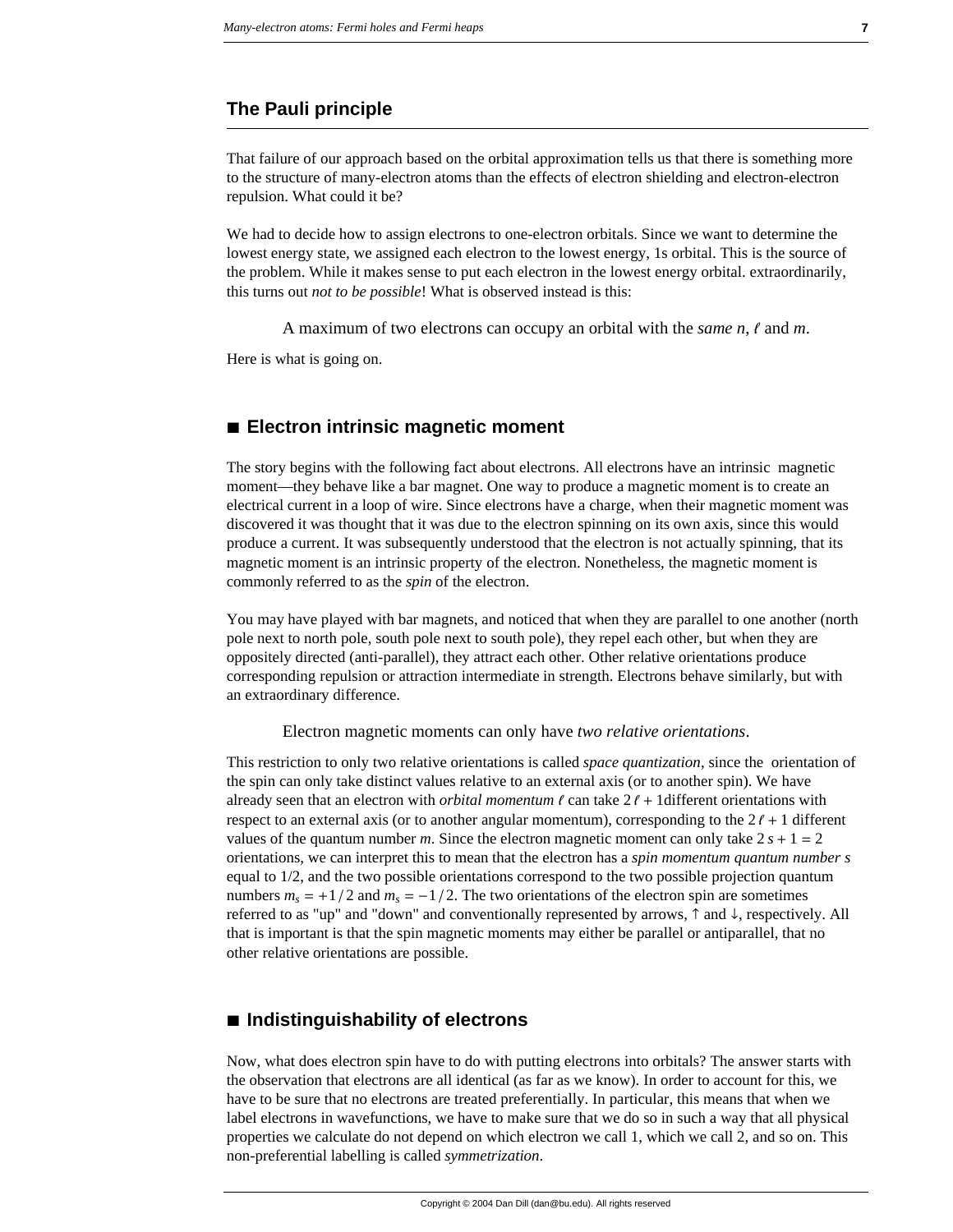One way to ensure that numbering of electrons doesn't matter is to arrnge things so that if we renumber electrons, then the wavefunction does not change. This requirement is actually too rigid. If we allow that the sign of the wavefunction might change, that would still be OK, since it is the *square* of the wavefunction that determines electron density, and when we square the wavefunction, any sign change disappears.

So, there are two ways to symmetrize many-electron wavefunctions. Many-electron wavefunctions that have been adjusted so that the sign of the wavefunction *does not change* on relabelling any two electrons are said to be *symmetric*. Many-electron wavefunctions that have been adjusted so that the sign of the wavefunction *does change* on relabelling any two electrons are said to be *antisymmetric*.

> *Be careful to distinguish the meaning of the terms symmetrization, symmetric, and antisymmetric.*

 In considering the symmetry of many-electron wavefunctions with respect to exchange of electron labels, we have to consider both the spatial and spin parts of the wavefunction. In the examples below we will see just what this means, but one procedure is to write the wavefunction as a product of space and spin parts, and to consider the symmetry of each part separately.

With this background, we can state one of the most profound aspects of quantum mechanics for the material world. It is known as the *Pauli principle*:

The overall wavefunction—spatial and spin parts—must change sign if any two electrons are relabeled.

That is, many-electron wavefunctions must be *antisymmetric*.

More generally, the wave function of any quantum system composed of entities with half-odd intrinsic angular momentum (spin quantum number 1/2, 3/2, 5/2, …) must be *antisymmetric*. The wave function of any quantum system composed of entities with integer intrinsic angular momentum (spin quantum number 0, 1, 2, …) must be *symmetric*. An example is photons, the packets of light energy. Photons have intrinsic spin 1, and so the wavefunction of a collection of photons must be symmetric with respect to the relabelling of any two photons.

# **Electronic configurations in atoms**

The Pauli principle requires that the total electronic wavefunction is *antisymmetric with respect to exchange on labels on any two electrons***.** Let's see what consequences this has as we add electrons to one-electron orbitals.

The *configuration* of an atom consists of

- $\blacksquare$  the set of orbitals (specified by *n*, *l*, and *m*) occupied by electrons, and
- $\blacksquare$  the number of electrons in each orbital.

The ground-state configuration has all of the electrons in the lowest energy orbitals possible.

#### **à Hydrogen**

For hydrogen the ground-state configuration is

H 1s

Since there is only one electron, the Pauli principle doesn't apply.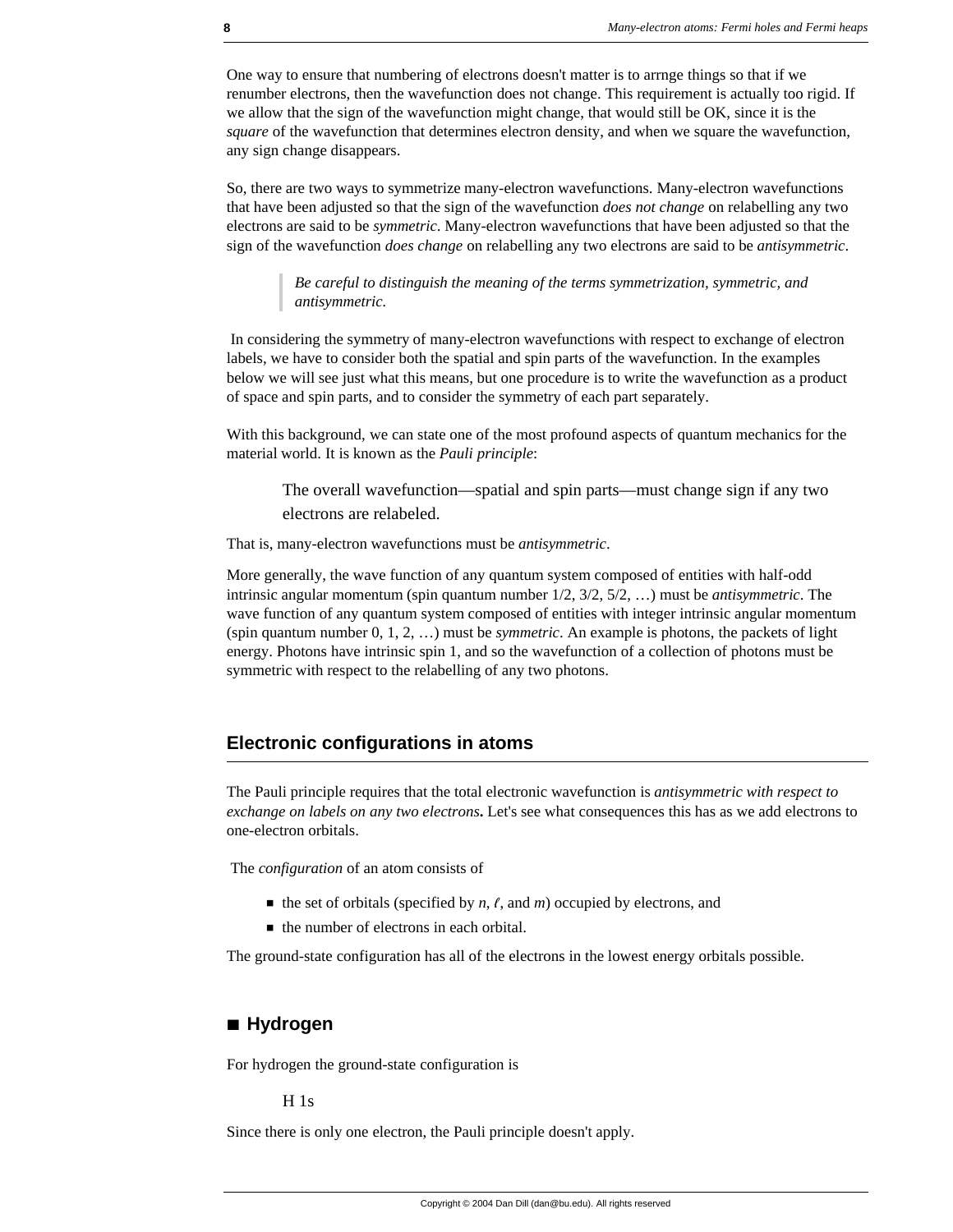#### **à Helium**

For helium, we can write

He  $1s<sup>2</sup>$ 

Now, because we more than one electron, we have to take the Pauli principle into account; the overall wavefunction must be antisymmetric. To see the symmetry of the wavefunction, we need to write it in terms of the space and spin parts of each electron's wavefunction. For example, if we have both electrons with spin up, then the wavefunction would be

 $1s(1)1s(2) \times \hat{1}(1)\hat{1}(2)$ 

Exchanging the electron labels this becomes

 $1s(2)1s(1) \times \hat{T}(2)\hat{T}(1)$ 

This is just the same as the original function, except that the parts are written in different order. This means that this function is *symmetric* and so *does not* satisfy the Pauli principle. The same thing would be true if both electrons had spin down,

 $1s(1)1s(2) \times \sqrt{1}\sqrt{2}$ 

If we want both electrons to be in 1s spatial orbitals, then the spatial part of these wavefunction is necessarily symmetric. This means that to satisfy the Pauli principle we need to make the spin part antisymmetric. If we choose one spin up and one spin down, say

↑ $(1) \downarrow (2)$ 

then on exchanging labels we get

↑ $(2) \downarrow (1)$ 

This is neither the same nor the negative of the starting function. This means that this spin part *does not have any exchange symmetry*. This is actually progress, however, for we can convert the function into one that does have exchange symmetry by combining the original spin part of the wavefunction and its exchanged form, as

$$
\uparrow(1)\downarrow(2)+\uparrow(2)\downarrow(1)
$$

or

$$
\uparrow(1)\downarrow(2)-\uparrow(2)\downarrow(1)
$$

On exchange, the first form becomes

$$
\uparrow(1)\downarrow(2) + \uparrow(2)\downarrow(1) \xrightarrow{1 \rightleftarrows} \uparrow(2)\downarrow(1) + \uparrow(1)\downarrow(2) = +[\uparrow(1)\downarrow(2) + \uparrow(2)\downarrow(1)]
$$

and so is symmetric. The second form becomes

$$
\uparrow(1)\downarrow(2) - \uparrow(2)\downarrow(1) \xrightarrow{1 \rightleftarrows} \uparrow(2)\downarrow(1) - \uparrow(1)\downarrow(2) = -[\uparrow(1)\downarrow(2) - \uparrow(2)\downarrow(1)]
$$

and so is antisymmetric. Since we want the spin part to be antisymmetric, we use the second form and so write the configuration of He as

$$
1s(1)1s(2) \times [\uparrow(1)\downarrow(2) - \uparrow(2)\downarrow(1)]
$$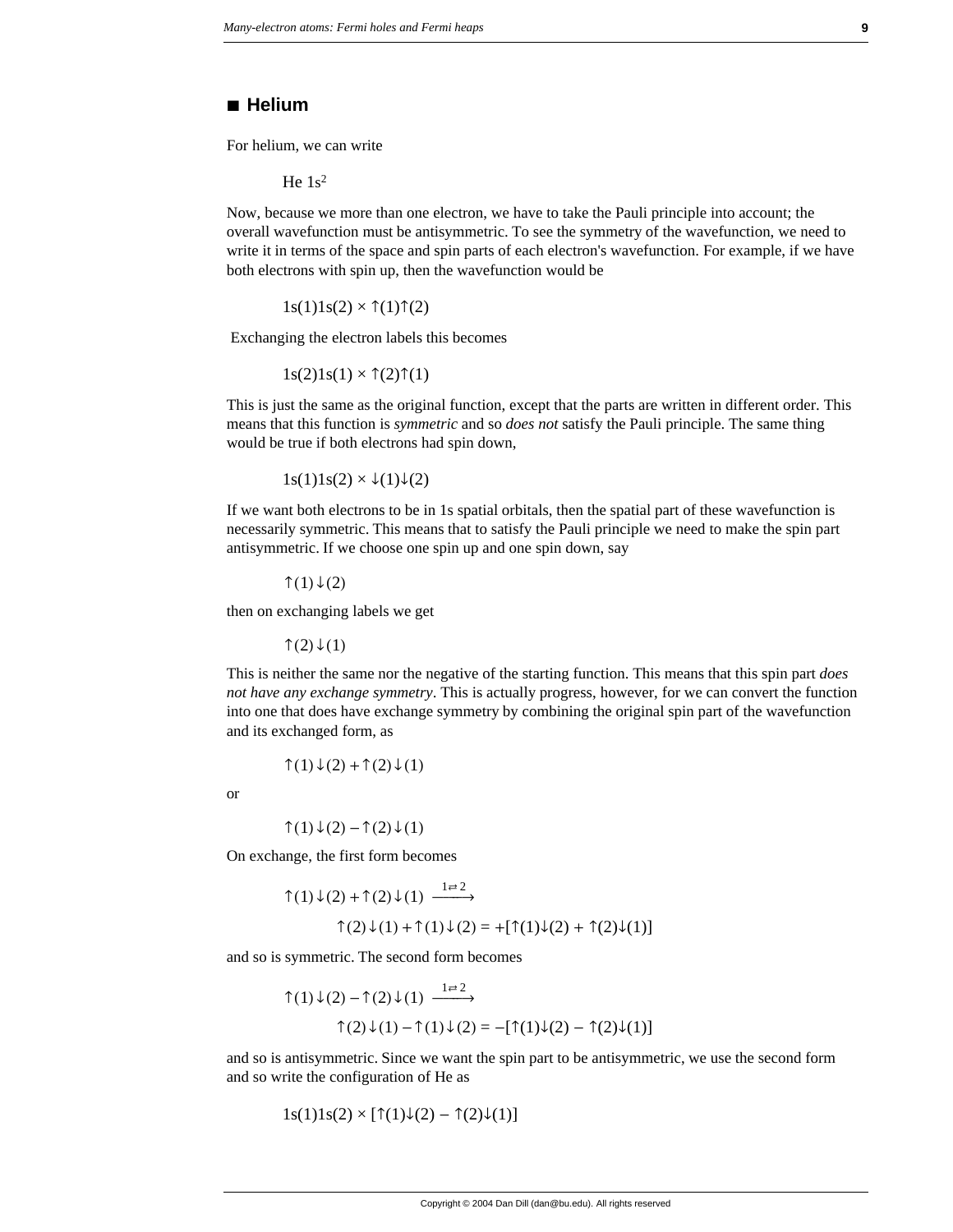## **à Lithium**

For lithium we can try, as we did before,

Li  $1s^3$ 

This means the spatial part of the wavefunction would be

 $1s(1)1s(2)1s(3)$ 

which is symmetric. This in turn means that, to satisfy the Pauli principle, the spin part would again have to be antisymmetric. Since there are only two possibilities for each spin, up or down, the third spin must be the same as one of the other two, and so the spin part would be symmetric with respect to exchange of those two spin. Therefore, we come to the key consequence of the Pauli principle for many-electron atoms:

If more than two electrons are in the same orbital  $(n, \ell, \text{ and } m$  the same), the spin function cannot be made antisymmetric and so the overall wavefunction cannot satisfy the Pauli principle.

If we try instead to construct an antisymmetric spatial orbital, the spatial part of the wavefunction will always vanish!

The only solution is to add the third electron to a different spatial orbital. From the analysis of the effects of shielding, the next lowest energy orbital is the 2s orbital, and so we try instead the configuration

Li  $1s^22s$ 

If we do this, we can make the overall wavefunction—spatial and spin parts—antisymmetric. It was easy to write down the antisymmetric wavefunction for two electrons, in helium. For more than two electrons there are techniques to make the process more systematic. We don't need to learn these now, but here is the result for Li  $1s<sup>2</sup>2s$ , assuming the electron in the 2s orbital has spin up.

Li  $1s^22s =$  $+ 1$ s $\uparrow$ (1) × [1s $\downarrow$ (2)2s $\uparrow$ (3) – 2s $\uparrow$ (2)1s $\downarrow$ (3)]  $-1s\sqrt{1} \times [1s\sqrt{2} \cdot 2s\sqrt{3}] - 2s\sqrt{2} \cdot 1s\sqrt{3}]$  $+ 2s\uparrow(1) \times [1s\uparrow(2)1s\downarrow(3) - 1s\downarrow(2)1s\uparrow(3)]$ 

The notation 1s $\hat{T}(1)$  means electron 1 is in a 1s orbital with spin up, that is, 1s(1) $\hat{T}(1)$ , etc. It is easy to see that each term in the square brackets is antisymmetric in exchange of labels 2 and 3. For example,

$$
1s\downarrow(2)2s\uparrow(3) - 2s\uparrow(2)1s\downarrow(3) \xrightarrow{2\rightleftarrows} 1s\downarrow(3)2s\uparrow(2) - 2s\uparrow(3)1s\downarrow(2) = -[1s\downarrow(2)2s\uparrow(3) - 2s\uparrow(2)1s\downarrow(3)]
$$

It is only a little harder to show that this wavefunction is also antisymmetric in exchange of labels 1 and 2, and of labels 1 and 3. See if you can do this as a study problem.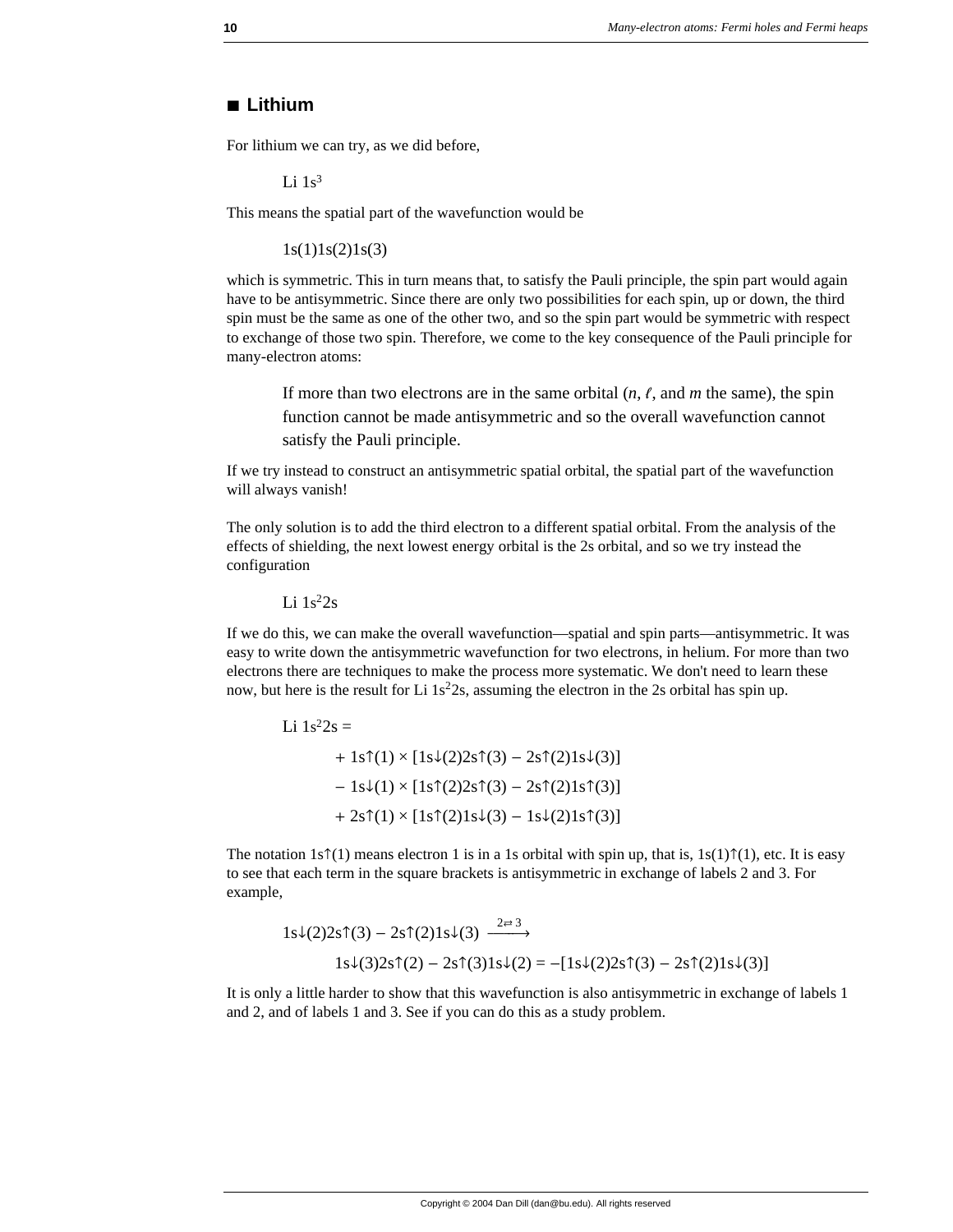## **Pauli exclusion principle**

We can summarize all of this by saying that no more than two electrons can be in the same orbital, and then their spins must be oppositely directed. This is usually expressed as the *Pauli exclusion principle*:

No two electrons can have the same set of four quantum numbers  $n, \ell, m$  and  $m_s$ .

It is helpful to understand that the Pauli exclusion principle is thus a special case of the Pauli principle when applied to many-electron atoms. Systematic application of the Pauli principle to the atoms of each of the elements is the key to why atoms show the periodic properties that they do.

# **à Relative stability of 1s2p configurations—Fermi holes and Fermi heaps**

A striking example of the consequences of the Pauli principle is the lowest excited configuration of He that is produced by absorption of light energy. The oscillating electric filed of the light distorts the excited electron from its original spherical shape (as 1s) to a two-lobed shape (as 2p) and so the resulting electronic configuration is

He 1s2p

The question arises, what is the relative orientation of the spins of the two electrons? It turns out that the arrangement with both spins in the same direction, say

 $1s(1)2p(2) \times \uparrow(1)\uparrow(2)$ ,

is much more stable (lower in energy) than the arrangement with the spins oppositely directed, say

 $1s(1)2p(2) \times \uparrow(1)\downarrow(2)$ .

This is a very surprising result if we think just in terms of the interaction energy of bar magnets. That is, we would expect the arrangement  $\hat{\tau}(1)\hat{\tau}(2)$ , in which the magnetic poles are north to north, would be *less stable* than the arrangement  $\hat{\tau}(1)\hat{\psi}(2)$ , in which the magnetic poles are north to south. In fact, it was just this surprising behavior that led Pauli to his principle in the first place.

The origin of the surprising stability of the  $\hat{\tau}(1)\hat{\tau}(2)$  arrangement is that thereby the two electrons *stay out of each other's way*, forming what is called a *Fermi hole*, and so their electrical repulsion is reduced. Just the opposite happens when the spins are arranged as  $\hat{\tau}(1)\downarrow(2)$ : When the spins are oppositely directed, the electrons actually clump together, forming what is called a *Fermi heap*, with the result that the electrical repulsion between the electrons is enhanced.

Fermi holes and Fermi heaps are consequences of the symmetry with respect to relabelling of pairs of electrons—the exchange symmetry—of the spatial part of the many-electron wavefunction. To see this, let's construct the symmetrized wavefunctions corresponding to the alternative arrangements of the spins.

If the spins are parallel, then the spin part of the wavefunction is symmetric. This means that, for the overall wavefunction will be antisymmetric, the spatial part must be antisymmetric.

$$
\psi_{\uparrow\uparrow} = [1s(1)2p(2) - 1s(2)2p(1)] \times \uparrow(1)\uparrow(2).
$$

If instead the spin are antiparallel, then the spin part of the wavefunction is antisymmetric. This means that the spatial part must be symmetric so that the overall wavefunction will be antisymmetric.

 $\psi_{\uparrow\downarrow} = [1s(1)2p(2) + 1s(2)2p(1)] \times [\uparrow(1)\downarrow(2) - \uparrow(2)\downarrow(1)].$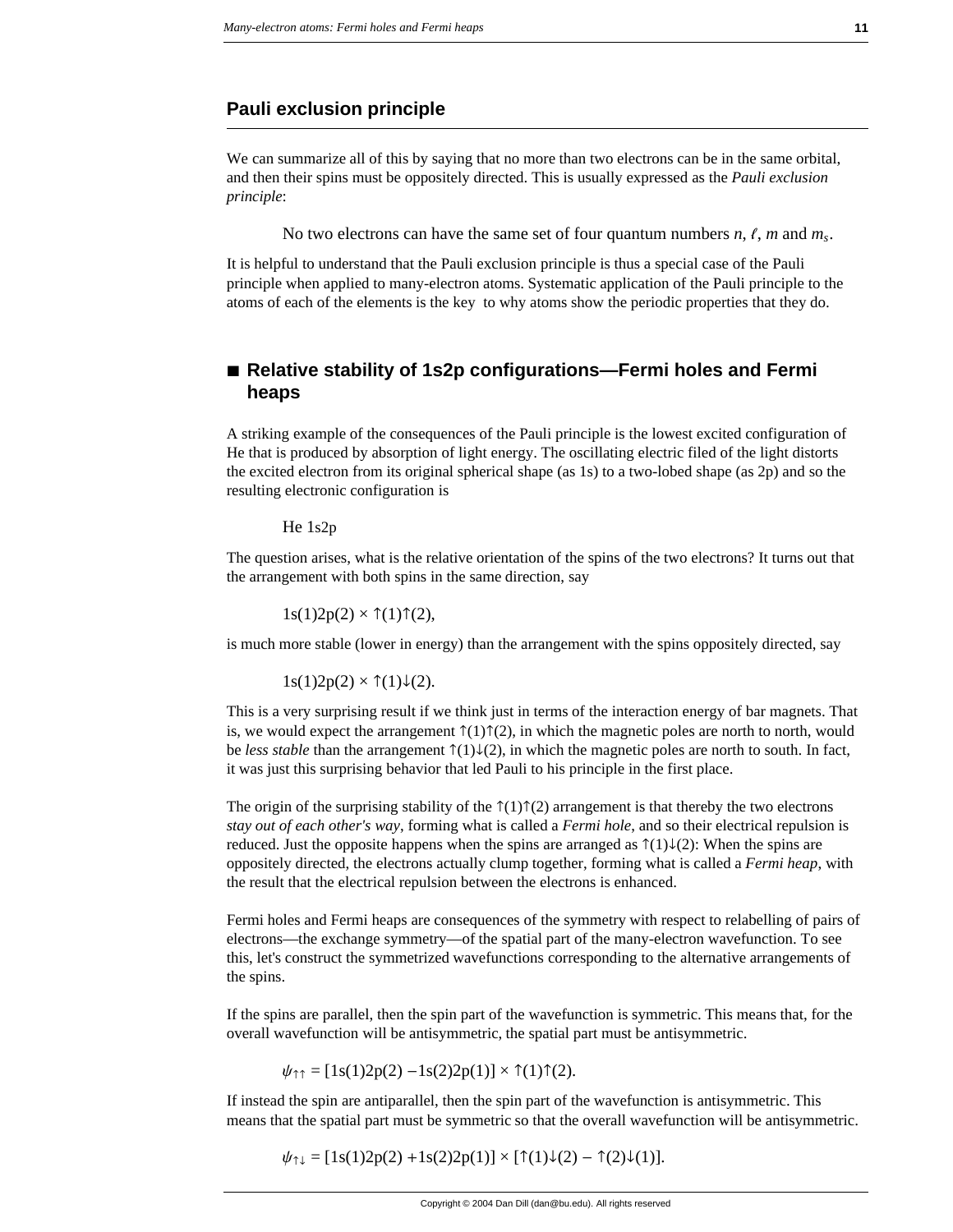Now, let's look carefully at the spatial parts of these alternative wavefunctions. For  $\psi_{\uparrow\uparrow}$ , the spatial part *vanishes* when the coordinates of the two electrons are the same, that is, when the two electrons are in the same place, say  $x$ ,  $y$ ,  $z$ . The reason is that then the numerical value of the spatial functions  $1s(1)$  and  $1s(2)$  will be the same and the numerical value of the spatial functions  $2p(1)$  and  $2p(2)$  will be the same,. The result is that the two terms in the spatial part of the wavefunction will exactly cancel.

 $1s(x_1, y_1, z_1)2p(x_2, y_2, z_2) - 1s(x_2, y_2, z_2)2p(x_1, y_1, z_1) \xrightarrow{x_1, y_1, z_1=x_2, y_2, z_2=x, y, z_2}$  $1s(x, y, z)2p(x, y, z) -1s(x, y, z)2p(x, y, z) = 0$ 

This means that there is *zero probability of the two electrons being in the same place in physical space*. The Pauli principle causes electrons with parallel spins to stay out of one another's way. It is as if each electron is surrounded by an exclusion zone into which the other electron may not penetrate. The result is a correspondingly *decreased electron-electron repulsion*, and so a *more stable arrangement* that would be the case had we not taken the Pauli principle into account.

One the other hand, for  $\psi_{\uparrow\downarrow}$ , the spatial part *doubles* when the two electrons are in the same place. The reason is now there is two terms in the spatial part of the wavefunction add rather than subtract.

 $1s(x_1, y_1, z_1)2p(x_2, y_2, z_2) + 1s(x_2, y_2, z_2)2p(x_1, y_1, z_1) \xrightarrow{x_1, y_1, z_1=x_2, y_2, z_2=x, y, z_1}$ 1s(*x*, *y*, *z*)2p(*x*, *y*, *z*) +1s(*x*, *y*, *z*)2p(*x*, *y*, *z*) = 2 1s(*x*, *y*, *z*)2p(*x*, *y*, *z*)

This means that the probability of the two electrons being in the same place in physical space is double what it would be if we did no take the Pauli principle into account. Said differently, the Pauli principle causes electrons with antiparallel spins to clump together, forming a heap of electrical charge. This clumping results in a correspondingly *increased electron-electron repulsion*, and so a *less stable arrangement* that would be the case had the electron spins been parallel.

It is important to understand that the Fermi hole and Fermi clump *do not come about because of electron-electron repulsion*. Rather, they come about because of the *algebraic consequences of the exchange symmetry* of the spatial part of the many-electron wavefunction. The subsequent energetic consequences do arise because of the changes in electron-electron repulsion, of course, but Fermi holes and Fermi heaps would arise independently of the electron charge.

### **à Visualization of 1s2p Fermi holes and Fermi heaps**

Here is a way to visualize the He 1s2p Fermi hole and Fermi heap. We can construct the spatial part of the wavefunctions, and then look at how the probability density of one electron varies about the location of the other electron.

Let's assume that the electric field of the light is polarized along the *y* direction. This means that the electron will be excited from the 1s orbital to a  $2p_v$  orbital. We will need, therefor, He one-electron wavefunctions for 1s and  $2p_y$ . The radial parts of these wavefunctions are

| n |   | $P_{n\ell}$                           |
|---|---|---------------------------------------|
| 1 | U | 2 $e^{-\rho}$ $\rho$                  |
| 2 | 1 | $e^{-\rho/2}$ $\rho^2$<br>$2\sqrt{6}$ |

The angular parts of the wavefunction are

| label | function                                                   |
|-------|------------------------------------------------------------|
| s     | $2\sqrt{\pi}$                                              |
| рv    | $\frac{1}{2} \sqrt{\frac{3}{\pi}} \sin[\theta] \sin[\phi]$ |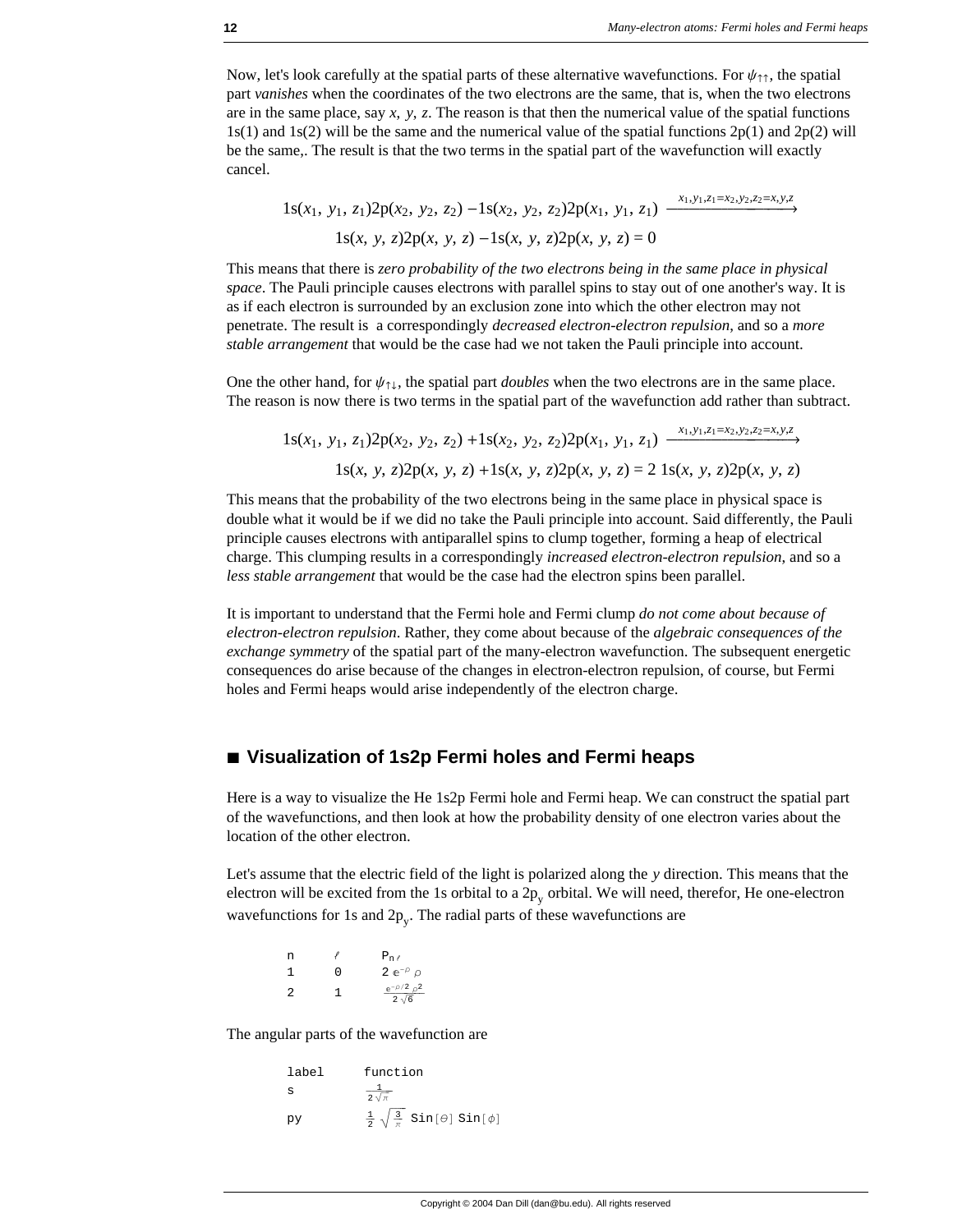The full 1s and  $2p_y$  wavefunctions are therefor

| label  | full wavefunction                                              |
|--------|----------------------------------------------------------------|
| 1s     | $\frac{e^{-\rho} \rho}{\sqrt{\pi}}$                            |
| $2p_v$ | $e^{-\rho/2} \rho^2 \sin[\theta] \sin[\phi]$<br>$4\sqrt{2}\pi$ |

Here is how the visualization looks, for one electron at  $y = -2 a_0$  in the *xy* plane.



He 1 s2p<sub>y</sub> Fermi heap (left) and Fermi hole (right). The post marks the position of one electron, at  $y = -2a_0$  in the *xy* plane. The height of the surface is the probability density of the other electron. The Fermi heap shows the clumping of the two electrons, while the Fermi hole shows that the two electrons are never found in the same place.

An animation of the visualization, showing the variation of the probability density for locations of one electron on a ring of radius  $2 a_0$  in the *xy* plane, is available at

http://quantum.bu.edu/notes/QuantumMechanics/FermiHolesAndHeaps/FermiHeap Hole1s2py.gif

The figure above is taken from this animation. The directional character of the  $2p_y$  orbital accounts for the coming and going of the Fermi heap in the animation.

# ■ **Relative stability of 2p<sup>2</sup> configurations**

When  $\ell$  is greater than zero, more than two electrons can be accommodated in a subshell. The question arises as to the relative spin directions of electrons in different orbitals, that is, with different *m* values. The answer is that *the lowest energy arrangement is when the spins are in the same direction*. This is another consequence of the Pauli principle, as we will see now.

#### **Configurations**

If we ignore for the moment the requirement of the Pauli principle, namely that the combined wavefunction (spatial and spin) of the two electrons be antisymmetric with respect to exchange of the electrons, then there are five possible configurations.

unsym<sub>1</sub>=  $2p_x(1)$  $\uparrow$ (1)  $2p_x(2) \downarrow$ (2) unsym<sub>2</sub>= 2p<sub>x</sub>(1) $\uparrow$ (1) 2p<sub>y</sub>(2) $\uparrow$ (2) unsym<sub>3</sub>=  $2p_x(1)$  $\uparrow$ (1)  $2p_y(2) \downarrow$ (2) unsym<sub>4</sub>=  $2p_x(1)\downarrow(1) 2p_y(2)\uparrow(2)$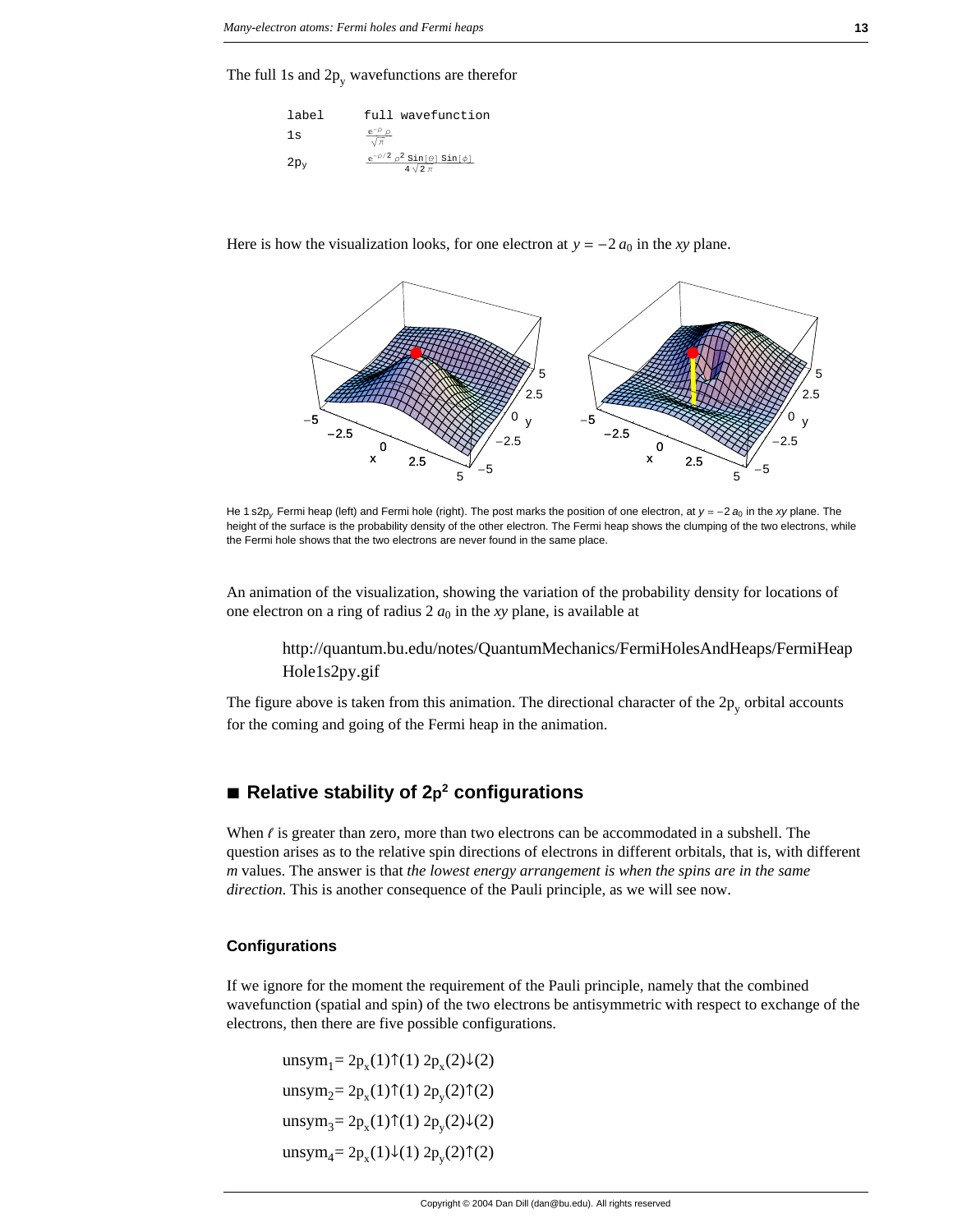unsym<sub>5</sub>= 2p<sub>x</sub>(1)↓(1) 2p<sub>y</sub>(2)↓(2)

We'll refer to these configurations by their numbers. Configuration  $unsym<sub>1</sub>$  has both electrons in the same (2p<sub>x</sub>) orbital. The other four configurations have the electrons in different orbitals (2p<sub>x</sub> and 2p<sub>y</sub>; any pair of 2p orbitals would do as well).

None of these configurations is symmetrized, that is they are neither symmetric nor antisymmetric. For example, exchanging the electron labels in configuration unsym<sub>1</sub> gives

$$
2p_x(1)\uparrow(1) 2p_x(2)\downarrow(2) \xrightarrow{1\rightleftarrows} 2p_x(2)\uparrow(2) 2p_x(1)\downarrow(1)
$$

but this is not equal to  $+$  or  $-$  times configuration unsym<sub>1</sub>.

To satisfy the Pauli principle, these configurations must be *symmetrized* to be *antisymmetric*, that is, so that they give either themselves or themselves multiplied by  $-1$  when the two electron labels are exchanged.

A convenient way to symmetrize these configurations is to symmetrize their space and spin parts separately and then form products of symmetrized space and spin parts so that the overall wavefunctions are antisymmetric. Here are the results.

$$
sym_1 = 2p_x(1)2p_x(2) \times [\uparrow(1)\downarrow(2) - \uparrow(2)\downarrow(1)]
$$
  
\n
$$
sym_2 = [2p_x(1)2p_y(2) + 2p_x(2)2p_y(1)] \times [\uparrow(1)\downarrow(2) - \uparrow(2)\downarrow(1)]
$$
  
\n
$$
sym_3 = [2p_x(1)2p_y(2) - 2p_x(2)2p_y(1)] \times \uparrow(1)\uparrow(2)
$$
  
\n
$$
sym_4 = [2p_x(1)2p_y(2) - 2p_x(2)2p_y(1)] \times [\uparrow(1)\downarrow(2) + \uparrow(2)\downarrow(1)]
$$
  
\n
$$
sym_5 = [2p_x(1)2p_y(2) - 2p_x(2)2p_y(1)] \times \downarrow(1)\downarrow(2)
$$

The spatial parts of symmetrized configurations sym<sub>1</sub> and sym<sub>2</sub> are symmetric, their spin parts are antisymmetric, and so the overall wavefunctions are antisymmetric. The spatial parts of symmetrized configurations sym<sub>3</sub>, sym<sub>5</sub>, and sym<sub>5</sub> are antisymmetric, their spin parts are symmetric, and so again the overall wavefunctions again are antisymmetric.

Symmetrized configurations sym<sub>1</sub> and sym<sub>2</sub> correspond to the spins *pointing in opposite directions*. The configuration sym<sub>1</sub>can be represented as

| $2p_{v}$ | $2p_v$ | 2p <sub>7</sub> |
|----------|--------|-----------------|

that is, both electrons in the *same* orbital with *opposite* spins. The configuration sym<sub>2</sub> can be represented as



that is, the electrons in *different* orbitals with *opposite* spins.

Symmetrized configurations sym<sub>3</sub>, sym<sub>4</sub> and sym<sub>4</sub> correspond to *both spins pointing in the same direction*. A way to see this is first to realize that in this case the total spin is  $S = s_1 + s_2 = 1$ ; then, because spin is an angular momentum (like orbital momentum  $\ell$ ) it can have three different value of  $m<sub>S</sub>$ , namely 1, 0 and -1. Configuration sym<sub>3</sub> has  $m<sub>S</sub> = 1$ , configuration sym<sub>4</sub> has  $m<sub>S</sub> = 0$ , and configuration sym<sub>5</sub> has  $m<sub>S</sub> = -1$ . These three configurations all have the *same energy* and form what is called a *spin triplet*. They can be collectively represented as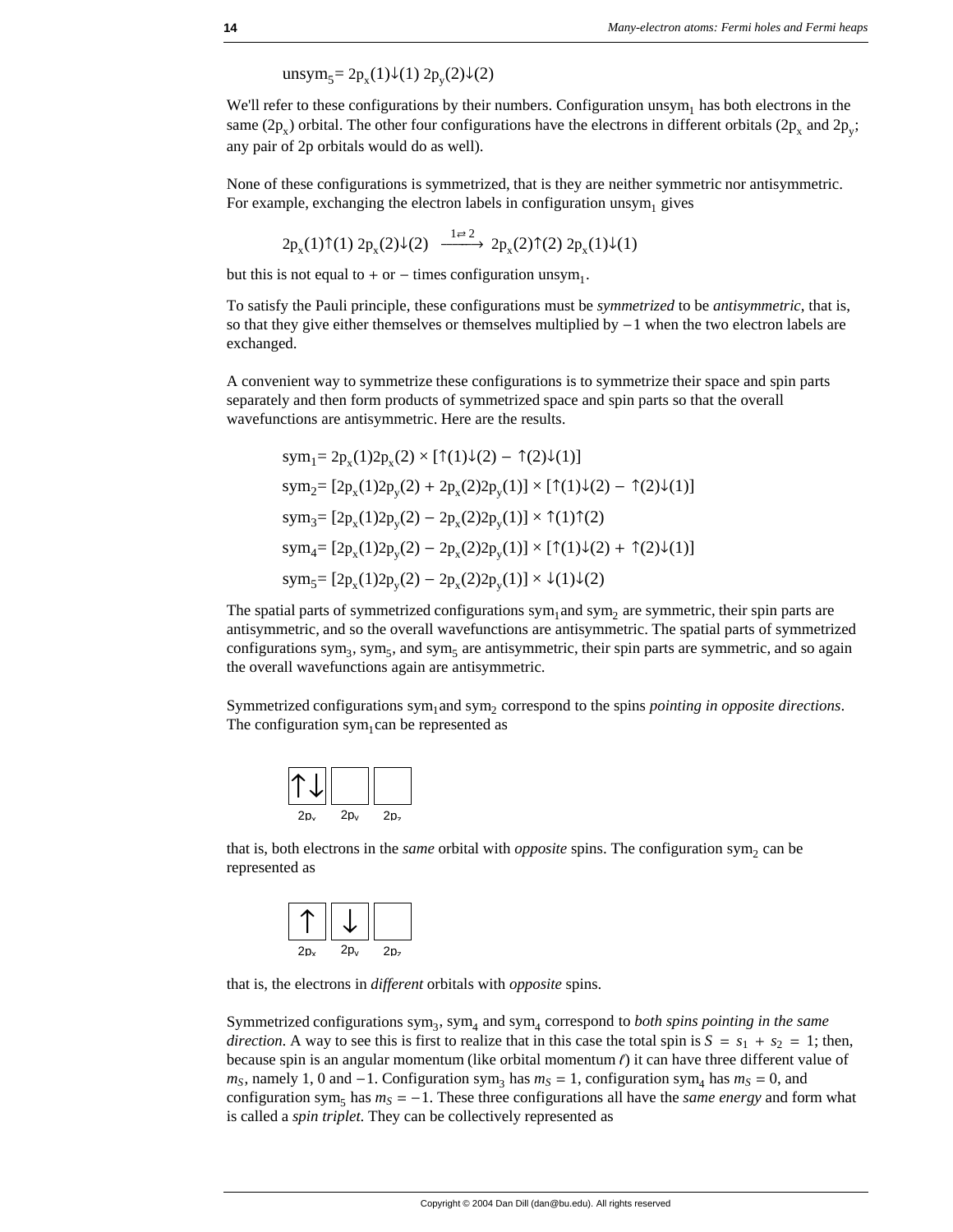

that is, the electrons in *different* orbitals with the *same* spins.

#### **Relative energies**

There are two aspects to consider in deciding the relative stability of the three arrangements (both electrons in the same orbital with opposite spins, electrons in different orbitals with opposite spins, or electrons in different orbitals with the same spin), namely the *magnetic interactions* between the electrons, due to their spin, and the *electrical repulsions* between the electrons, due to their negative charge.

The spin of the electron is due to its intrinsic *magnetic moment*—the electron behaves magnetically as a bar magnet. Now, bar magnets attract one another when they are anti-parallel to one another (north pole adjacent to south pole), and repel one another when they are parallel (north poles adjacent). This means that *magnetically, electrons with the same spin are the least stable***.**

The charges of the electrons repel one another according to Coulomb's law, so that the closer the electrons are, the more they repel. This means that *electrically, electrons in the same orbital are the least stable*, since they then occupy the same part of space.

So, we have two competing effects, which we can tabulate as

| Arrangement                                    | <b>Magnetic stability</b> | <b>Electrical stability</b>        |
|------------------------------------------------|---------------------------|------------------------------------|
| $2p_{v}$<br>2p <sub>v</sub><br>2p <sub>z</sub> | stable<br>(north-south)   | unstable<br>(same region of space) |
| $2p_{v}$<br>2p <sub>v</sub><br>2p <sub>7</sub> | stable<br>(north-south)   | stable<br>(spatialyl separated)    |
| $2p_v$<br>2p <sub>v</sub><br>2p,               | unstable<br>(north–north) | stable<br>(spatially separated)    |

Because magnetic effects are generally much weaker than electrical effects, we can conclude that the arrangement with both electrons in the same orbital with opposite spins is the *least stable* of the three possible arrangements. The other two arrangements each have the electrons in *different orbitals* and so should have the same electrical interaction. Therefore we might expect that the most stable arrangement would be when the electrons have the opposite spins, since then they are attracted magnetically. What is observed is just the reverse; the arrangement with the *electrons in different orbitals with the same spin is most stable*.

#### **Fermi hole and Fermi heap**

Since this is just the opposite of what is predicted based on magnetic interactions, the cause must be electrical. So to see what is going on, we need to compare the space parts of the wavefunctions for the electrons in different orbitals, since only the spatial distribution of the electrons can affect their mutual electrical repulsion.

The space wavefunction when the two electrons have the same spin is

$$
2p_x(1)2p_y(2) - 2p_x(2)2p_y(1)
$$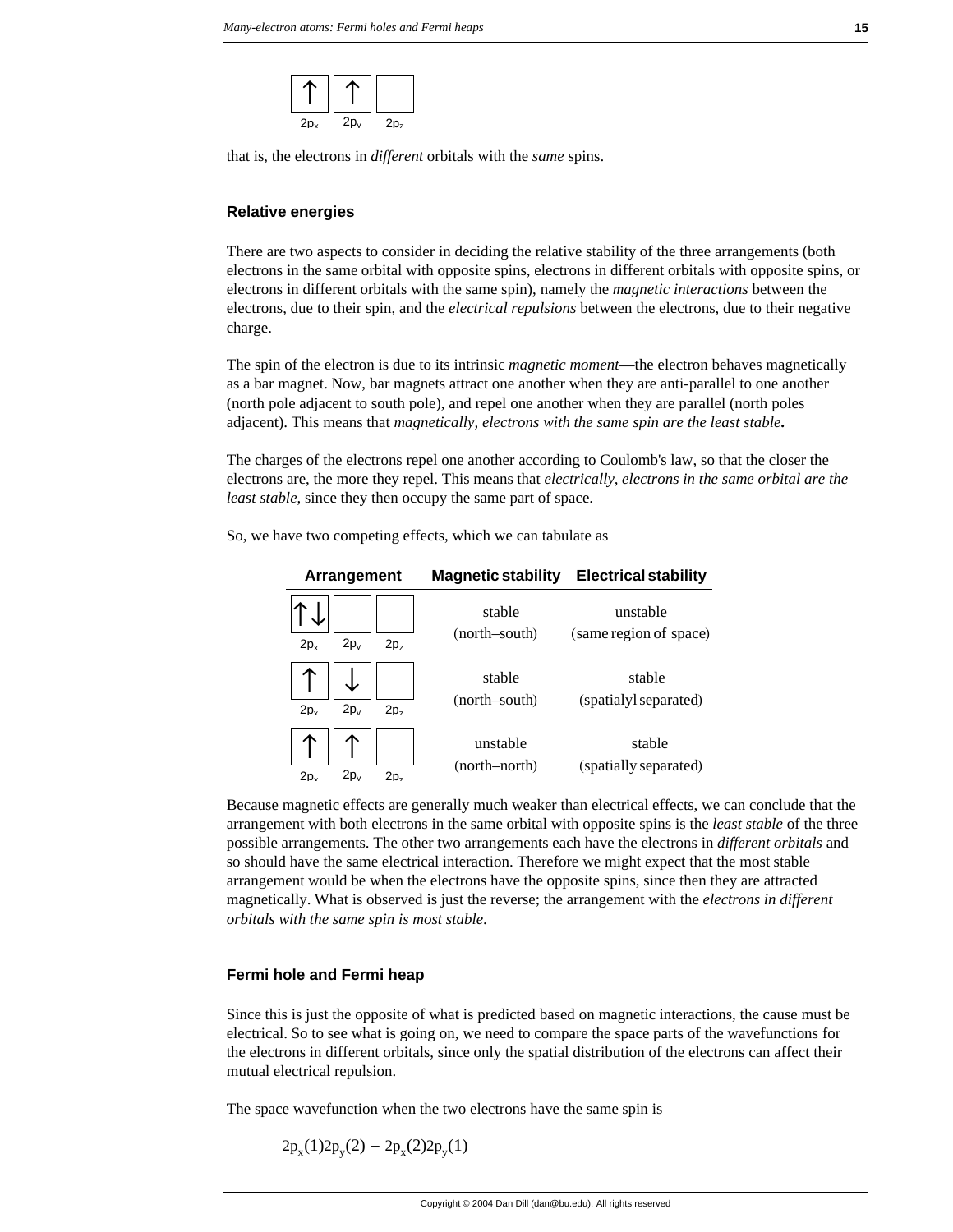This function has the remarkable property that it *vanishes when both electrons are in the same place* (that is, when their coordinates are the same, which corresponds to  $1 = 2$ ). This means that *the probability of the two electrons being in the same place is zero*. We can say that when electrons have an antisymmetric space wavefunction, they *stay away from one another*. This effect is called a *Fermi hole*. As a consequence, the *electrical repulsion between the two electrons is lessened*.

Just the opposite effect occurs when the two electrons have anti-parallel spins. The space wavefunction in this case is

$$
2p_x(1)2p_y(2) + 2p_x(2)2p_y(1)
$$

This function *becomes twice as large when both electrons are in the same place* (when  $1 = 2$ ). This means that *the probability of the two electrons being in the same place is much greater* than the probability of each electron being there separately. We can say that when electrons have a symmetric space wavefunction, they *clump together*. This effect is called a *Fermi heap*. As a consequence, the *electrical repulsion between the two electrons is increased*.

The Fermi heap also occurs in the arrangement when both electrons are in the same orbital, and there its destabilizing effect is even greater, since the electrons are in the same orbital and thus closer together.

Everything can be summarized as follows.

| Arrangement                                  | <b>Magnetic stability</b> | <b>Electrical stability</b>                   | <b>Net effect</b> |
|----------------------------------------------|---------------------------|-----------------------------------------------|-------------------|
| $2p_v$<br>2p <sub>v</sub><br>2p <sub>7</sub> | stable<br>(north–south)   | very unstable<br>(same region and Fermi heap) | very unstable     |
| $2p_v$<br>2p <sub>v</sub><br>2p <sub>7</sub> | stable<br>(north–south)   | unstable<br>(separated but Fermi heap)        | unstable          |
| $2p_v$<br>2p <sub>v</sub><br>2p <sub>7</sub> | unstable<br>(north–north) | very stable<br>(separated and Fermi hole)     | stable            |

The conclusion from all of this analysis is, if possible, put electrons in different spatial orbitals, with spins in the same direction, since this arrangement has the lowest energy.

#### **Visualization of 2p2p Fermi holes and Fermi heaps**

Here is a way to visualize the C 2p2p Fermi hole and Fermi heap. We can construct the spatial part of the wavefunctions, and then look at how the probability density of one electron varies about the location of the other electron.

The radial part of the  $2p_x$  and  $2p_y$ these wavefunctions is

n  $\ell$  P<sub>n  $\ell$ </sub> 2 1  $\frac{e^{-\rho/2} \rho^2}{2 \sqrt{6}}$ 

The angular pars of the wavefunction are

| label | function                                                           |
|-------|--------------------------------------------------------------------|
| pх    | $\frac{1}{2}$ $\sqrt{\frac{3}{\pi}}$ Cos[ $\phi$ ] Sin[ $\theta$ ] |
| py    | $\frac{1}{2} \sqrt{\frac{3}{\pi}}$ Sin[ $\theta$ ] Sin[ $\phi$ ]   |

The full  $2p_x$  and  $2p_y$  wavefunctions are therefor